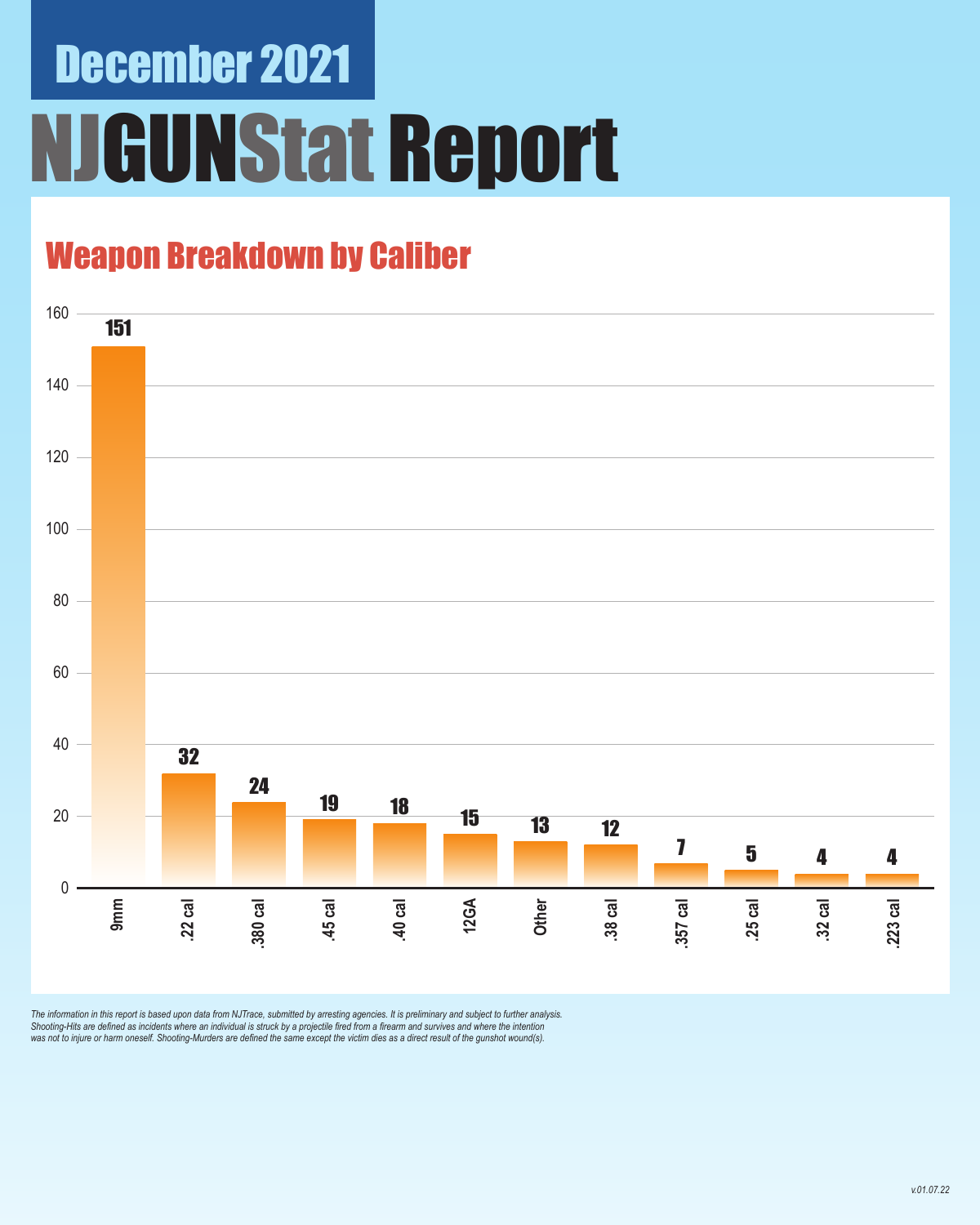# December 2021 **INStat Report**

#### Gun Recovery Numbers Statewide

| <b>Total Crime Guns Recovered</b>                    | 304 |
|------------------------------------------------------|-----|
| Found Property/Turned in                             | 107 |
| <b>Guns with Possessors</b>                          | 197 |
| Individuals Arrested with<br>more than One Crime Gun | 23  |

### New Jersey Counties



#### New Jersey Cities



*The information in this report is based upon data from NJTrace, submitted by arresting agencies. It is preliminary and subject to further analysis. Shooting-Hits are defined as incidents where an individual is struck by a projectile fired from a firearm and survives and where the intention*  was not to injure or harm oneself. Shooting-Murders are defined the same except the victim dies as a direct result of the gunshot wound(s).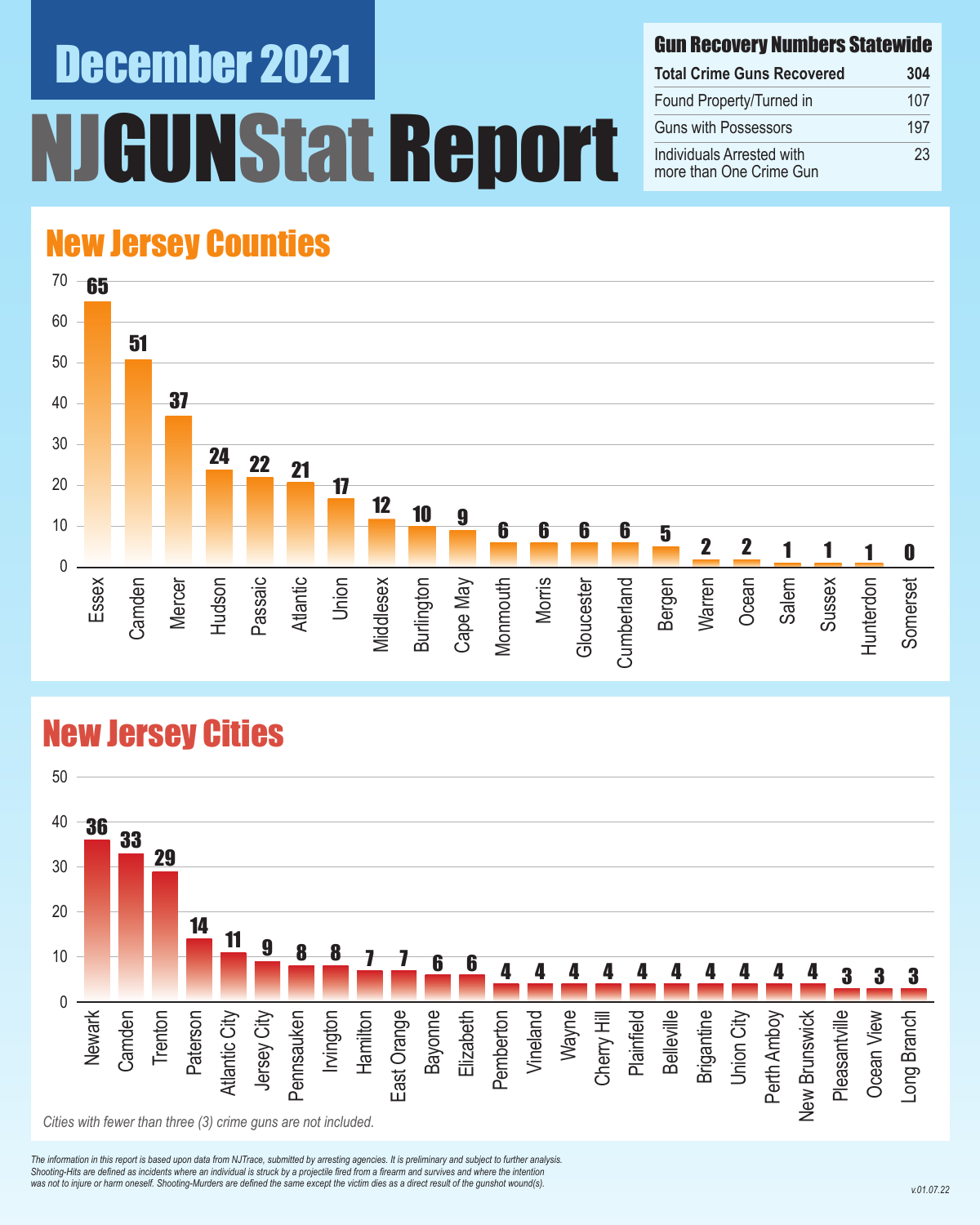## December 2021 NJGUNStat Report

### Weapon Breakdown by Manufacturer



*This chart reflects the information provided to the New Jersey State Police through NJTrace, a statewide program that relies on local police departments to input data on guns used in the commission of a crime. This chart does not rely on any reports from the federal Bureau of Alcohol, Tobacco, Firearms and Explosives (ATF). The information is preliminary and subject to further analysis.*